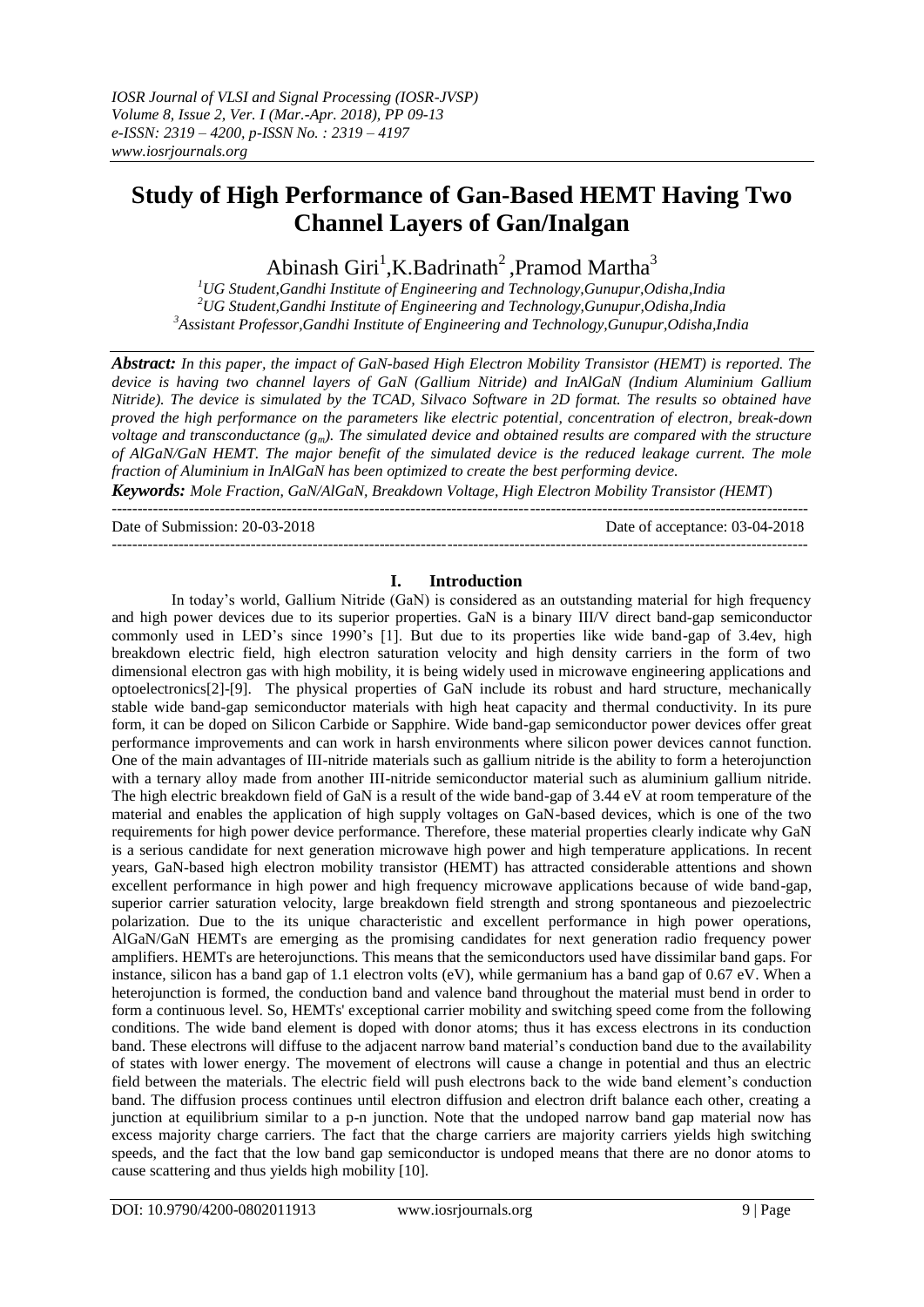An important aspect of HEMTs is that the band discontinuities across the conduction and valence bands can be modified separately. This allows the type of carriers in and out of the device to be controlled. As HEMTs require electrons to be the main carriers, a graded doping can be applied in one of the materials making the conduction band discontinuity smaller, and keeping the valence band discontinuity the same. This diffusion of carriers leads to the accumulation of electrons along the boundary of the two regions inside the narrow band gap material. The accumulation of electrons leads to a very high current in these devices. The accumulated electrons are also known as 2DEG or two-dimensional electron gas. Advantages of HEMTs are that they have high gain, this makes them useful as amplifiers; high switching speeds, which are achieved because the main charge carriers in MODFETs are majority carriers, and minority carriers are not significantly involved; and extremely low noise values because the current variation in these devices is low compared to other FETs [11]- [12].

In this paper, the potential impact of GaN-based HEMT with two channel layers of GaN/InAlGaN is studied using a two dimensional device simulator. The unique features of the HEMT with two channel layers of GaN/ InAlGaN are explored and compared with those of AlGaN/GaN and AlGaN/InGaN HEMTs in terms of the drain current, electrical potential, breakdown voltage and transconductance (gm). In the next section, the proposed structure dimensions and the physical models used in the 2-D simulation are described in detail. In the third section, we explain how the presence of the two channel layers of GaN/InAlGaN will enhance performance of GaN-based HEMT. Also, in this section, the effect of these layers on the electrical potential, electron concentration, breakdown voltage and transconductance are studied and compared with that in structure of AlGaN/GaN HEMT in details.

## **Device Design**



Fig 1: GaN HEMT having<br>GaN/InAlGaN as channels

The figure 1 shows the GaN based HEMT having two layers of channel regions, i.e-AlGaN/GaN and AlGaN/InAlGaN. The device is simulated using the Silvaco software. The dimensions of the structures are as follows: gate length of 1 µm, gate-drain spacing of 1 µm, gate-source spacing of 1 µm. Barrier layer and two channel thicknesses of GaN/InAlGaN are 3 nm, 5 nm and 3 mm, respectively. The spacer layer is an n-type heavily doped Al0.3Ga0.7N thickness of 3 nm. Also, the p-layer in the barrier is a p-type heavily doped Al0.3Ga0.7N with doping concentration of 2e18. The work function of gate is 5.1 eV for the gate schottky contact. The devices are simulated using two dimensional SILVACO software [13]. The several models are activated in order to achieve more realistic results in simulations that including the SRH, Conmob, Fldmob and Fermi Dirac models for Shockley-Read-Hall recombination, standard concentration dependent mobility, parallel electric field-dependent mobility and statistics [14]-[15].

# **II. Result And Discussion**

After the device is simulated, the next thing we achieved is optimizing the mole fraction of aluminium in the InAlGaN to create the best performing device. The table below shows the different structure parameters of InAlGaN layer with various mole fraction including polarization charge, bandgap, conduction band and critical electric field.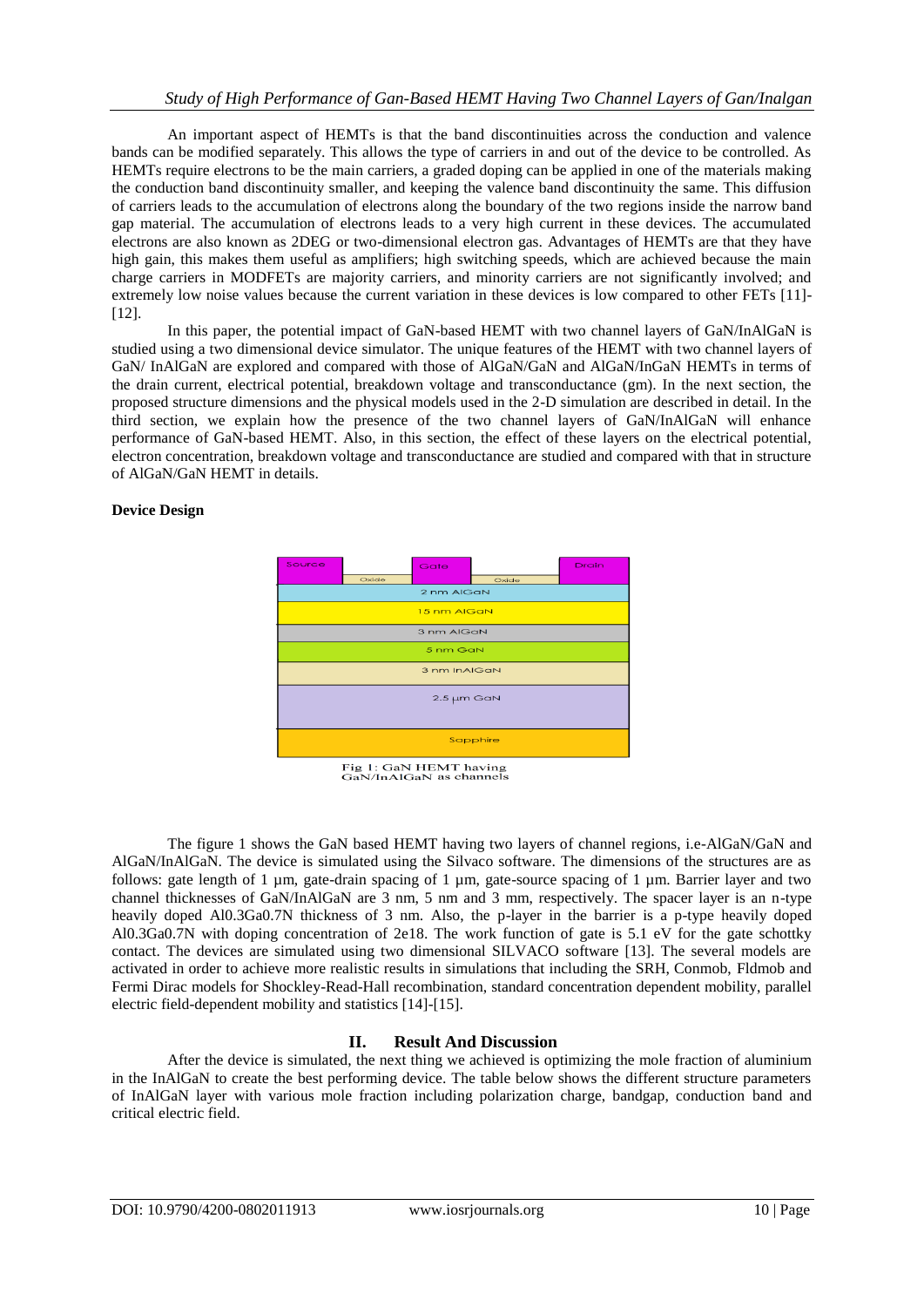|                         | Material   Polarization | Band    | Conduction | $\text{Ecrit}(\text{My/cm})$ |
|-------------------------|-------------------------|---------|------------|------------------------------|
|                         | Charge                  | Gap(ev) | Band(ev)   |                              |
| $In_{0,1}$ GaN          | 1.22E26                 | 3.025   | $-0.245$   | 1.725                        |
| $In_01Al03 GaN$         | 8.10E25                 | 3.31    | $-0.074$   | 2.04                         |
| $In_01Al03GaN$          | 7.25E25                 | 3.384   | $-0.039$   | 2.015                        |
| $In_{0.15}Al_{0.2}$ GaN | 1.12E26                 | 3.26    | $-0.098$   | 2.06                         |
|                         |                         |         |            |                              |



Fig 2 (a) Potential calibrated to 25mV showing increasing mole fraction, (b) Electron concentration of the device showing mole fraction, (c) Transconductance behavior with applied Gate voltage.

# **Table-1:** Materials with their properties

It is seen that the InAlGaN is having better properties in terms of bandgap energy, Polarization charge, Conduction band energy and Electric field strength. This is the reason for the high performance of HEMT having Indium Aluminium Gallium Nitride as channel. However, the GaN as channel is also an additional benefit.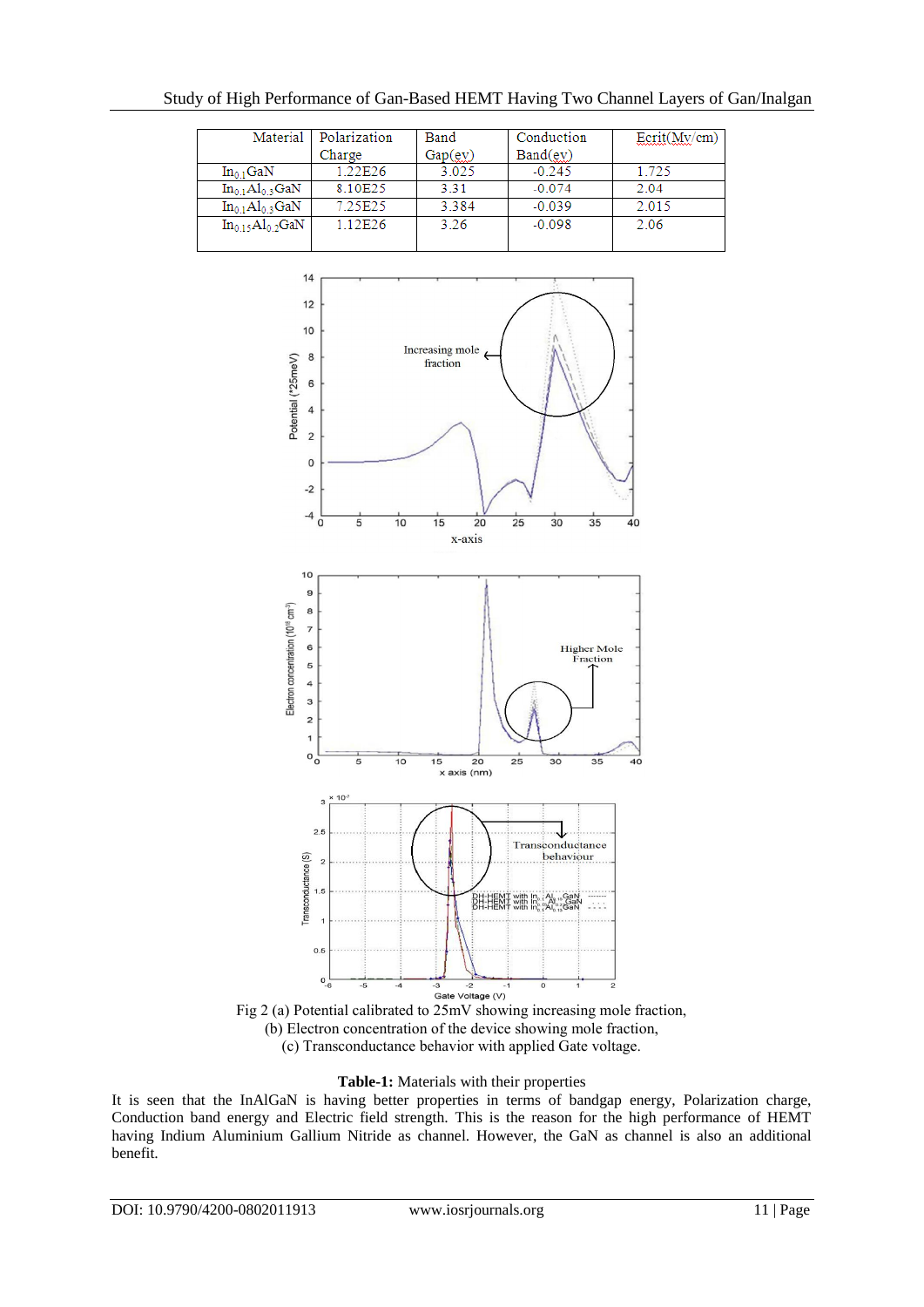As seen, the polarization charge increases with lower mole fraction of aluminium that causes higher electron consternation. However, the higher mole fraction of aluminium causes higher critical electric field. Therefore, the best of mole fraction of aluminium is value that has the most polarization charge and the critical electric field greater than critical electric field of GaN.

Figure 2(a) and Figure 2(b) show the potential and electron concentration in the channel below at gate voltage of zero, respectively. The concentration is normalized to  $N_0 = 1 \times 10^{18}$  cm<sup>-3</sup>. Also, the energy axis in this figure is normalized to 25 meV. As can be seen from these figures, the structure with  $In<sub>0.15</sub>Al<sub>0.2</sub>GaN$  layer has higher potential barrier and electron concentration than the other two structures. Therefore, structure with  $In<sub>0.15</sub>Al<sub>0.2</sub>GaN layer has higher transconductance as can be shown in Figure 2(c).$ 



Fig 3 (a): Increasing concentration of electrons with respect to x-axis, (b) Transconductance of AlGaN/GaN HEMT against Gate voltage.

### **III. Conclusion**

To improve the electrical potential, electron concentration, breakdown voltage and transconductance, we have proposed a novel GaN-based HEMT that has two channel layers of GaN/InAlGaN. This new structure increases electron concentration, breakdown voltage and transconductance; and reduces the leakage current. The breakdown voltage of 130 V is obtained for the GaN/InAlGaN compared with 90 V of the conventional HEMT. Also, the mole fraction of aluminium in the InAlGaN has been optimized to create the best performing device.

### **5References**

- [1] https://en.wikipedia.org/wiki/Gallium\_nitride
- Siert, P. and Krimmel, E, (2004) Silicon: Evolution and Future of a Technology.Springer, Berlin.
- [3] Adler, M., Owyang K.B., Baliga, B.J. and Kokosa, R. (1984) The Evolution of Power Device Technology. IEEETransactions on Electron Devices, 31, 1570-1591. https://doi.org/10.1109/T-ED.1984.21754
- [4] Yole Développement (2014) Wide Band Gap Power Electronics: A Path toward CO2 Emission Decrease. Technical Report, Yole Développement, Villeurbanne.
- [5] Ozpineci, B., Tolbert, L.M.S., Islam, K. and Chinthavali, M. (2003) Comparison of Wide Bandgap Semiconductors for Power Applications. European Conference on Power Electronics and Applications, Toulouse, 2-4 September 2003, 2-4.
- [6] Mishra, U., Parikh, P. and Wu, Y.F. (2002) AlGaN/GaN HEMTs-An Overview of Device Operation and Applications. Proceedings of theIEEE, 90, 1022-1031. https://doi.org/10.1109/JPROC.2002.1021567